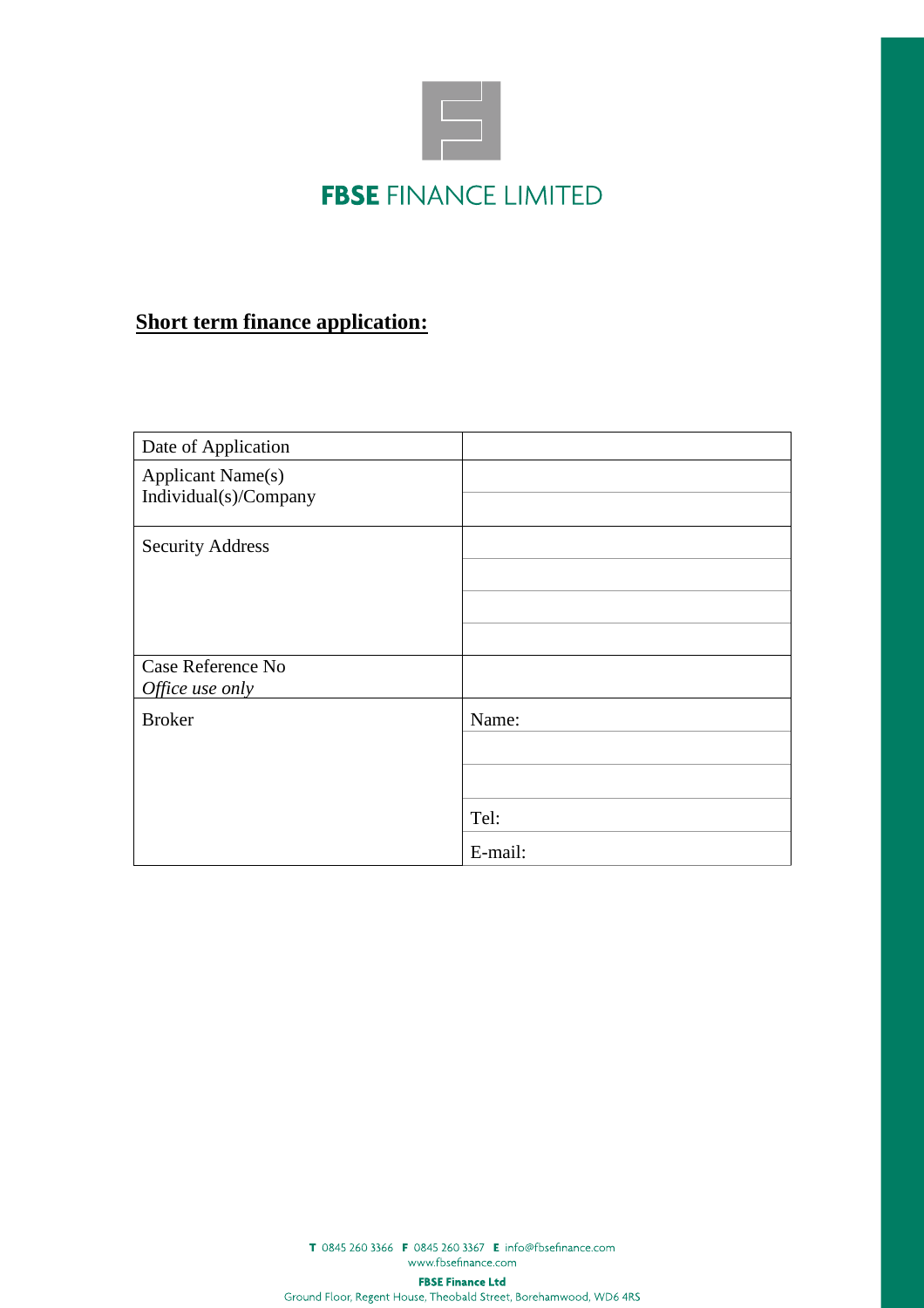

# **FBSE FINANCE LIMITED**

## 1. **Personal Details**

| Applicant 1                  | Applicant 2                  |
|------------------------------|------------------------------|
| Full Name                    | Full Name                    |
| <b>Present Address</b>       | <b>Present Address</b>       |
|                              |                              |
|                              |                              |
|                              |                              |
| Estimated Value £            | Estimated Value £            |
| Date of Birth                | Date of Birth                |
| <b>Marital Status</b>        | <b>Marital Status</b>        |
| Number of dependent children | Number of dependent children |
| Ages:                        | Ages:                        |
| National Insurance No.       | National Insurance No.       |

If under 3 years at present address, please give full details of previous address

| Previous Address         | Previous Address |
|--------------------------|------------------|
|                          |                  |
|                          |                  |
| Postcode                 | Postcode         |
| Time at previous address |                  |

### 2. **Security Details (only complete full address section if different from above)**

|                                         |                          |                          |                   |                         | Postcode    |
|-----------------------------------------|--------------------------|--------------------------|-------------------|-------------------------|-------------|
| Type of property                        | House $\Box$ Flat $\Box$ | Bungalow $\Box$          | Commercial $\Box$ | Semi-Commercial $\Box$  | Land $\Box$ |
| Leasehold $\Box$                        | Freehold $\Box$          | Leasehold Term Unexpired | Years             | Purchase Price/Value    | $\pounds$   |
| Is this property Buy to Let?            |                          | <b>YES</b>               | NO                |                         |             |
|                                         |                          |                          |                   | Date Acquired           |             |
| Mortgagee                               |                          |                          | <b>Account No</b> |                         |             |
| Address                                 |                          |                          |                   |                         |             |
|                                         |                          |                          | Postcode          |                         | Tel No      |
| <b>Balance Outstanding</b>              | $\pounds$                | Monthly Payment          | £                 | <b>Amount to Redeem</b> | $\pounds$   |
| Are there arrears                       | $Yes \Box$<br>No $\Box$  | <b>Arrears Amount</b>    | £                 |                         |             |
| <b>Contact Details</b><br>$\mathcal{F}$ |                          |                          |                   |                         |             |
| Tel                                     |                          | Mobile                   |                   | E-mail                  |             |

**FBSE Finance Ltd**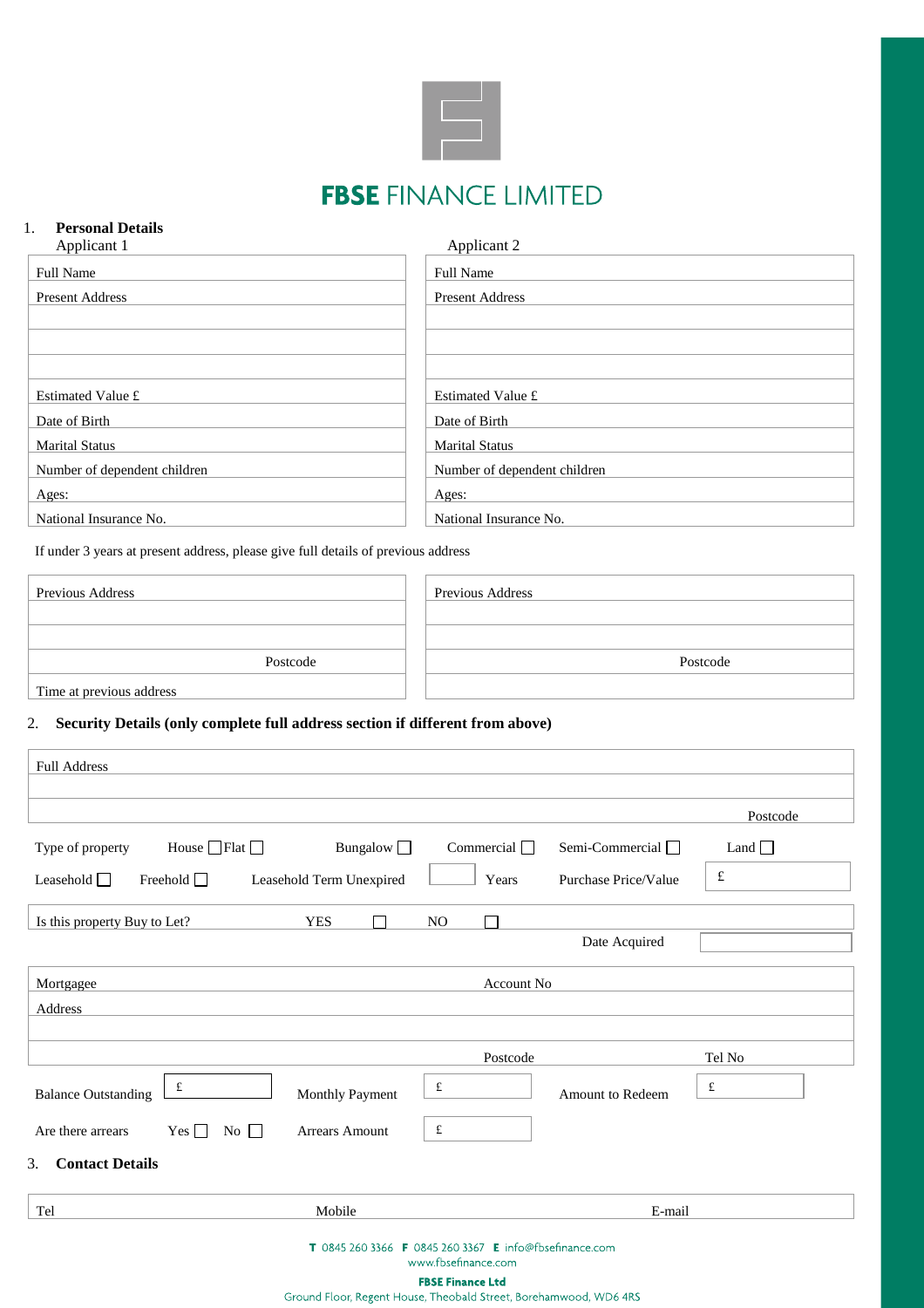

# **FBSE FINANCE LIMITED**

| <b>Finance Details</b><br>4.                   |                                                       |                        |                                  |                                       |                  |
|------------------------------------------------|-------------------------------------------------------|------------------------|----------------------------------|---------------------------------------|------------------|
| <b>Amount Required</b>                         | $\pounds$                                             | Term Required          | Months                           |                                       |                  |
| Purpose of Loan                                |                                                       |                        |                                  |                                       |                  |
|                                                |                                                       |                        |                                  |                                       |                  |
| How will Loan be Repaid                        |                                                       |                        |                                  |                                       |                  |
| <b>Employment Details</b><br>5.<br>Applicant 1 |                                                       |                        |                                  | Applicant 2                           |                  |
| Occupation                                     |                                                       |                        | Occupation                       |                                       |                  |
| Are you self employed                          | Yes                                                   | No<br>$\Box$           | Are you self employed            | Yes [                                 | $\overline{N_0}$ |
|                                                | Name and address of employer/business                 |                        |                                  | Name and address of employer/business |                  |
|                                                |                                                       |                        |                                  |                                       |                  |
|                                                |                                                       |                        |                                  |                                       |                  |
|                                                |                                                       |                        |                                  |                                       |                  |
| Postcode                                       |                                                       | <b>Business Tel No</b> | Postcode                         | <b>Business Tel No</b>                |                  |
| How long in employment/business                |                                                       |                        |                                  | How long in employment/business       |                  |
| <b>Accountants Name</b>                        |                                                       |                        | <b>Accountants Name</b>          |                                       |                  |
| Address                                        |                                                       |                        | Address                          |                                       |                  |
|                                                |                                                       |                        |                                  |                                       |                  |
| Postcode                                       | Tel No                                                |                        | Postcode                         | Tel No                                |                  |
| <b>Total Gross Annual Income</b>               |                                                       |                        | <b>Total Gross Annual Income</b> |                                       |                  |
| 6. Present Mortgage Details                    |                                                       |                        |                                  |                                       |                  |
| Mortgage                                       | Account No                                            |                        |                                  |                                       |                  |
| Address                                        |                                                       |                        |                                  |                                       |                  |
|                                                |                                                       |                        |                                  |                                       |                  |
|                                                |                                                       |                        | Postcode                         |                                       | Tel No           |
| <b>Balance Outstanding</b>                     | £                                                     | Monthly Payment        | £                                | <b>Amount to Redeem</b>               | £                |
|                                                | Are you self employed Yes $\Box$ No $\Box$            | Arrears Amount         |                                  | $\pounds$                             |                  |
| 7.                                             | <b>Company/SPV Borrower Details</b>                   |                        |                                  |                                       |                  |
| Name                                           |                                                       |                        |                                  | <b>Company Registration Number</b>    |                  |
| Registered Office                              |                                                       |                        | Director 1                       |                                       |                  |
|                                                |                                                       |                        | Director 2                       |                                       |                  |
| Post Code                                      |                                                       | Director 3             |                                  |                                       |                  |
|                                                | Directors 1, 2, 3 Home address if not already listed: |                        |                                  |                                       |                  |
|                                                |                                                       |                        |                                  |                                       |                  |
|                                                |                                                       |                        |                                  |                                       |                  |

T 0845 260 3366 F 0845 260 3367 E info@fbsefinance.com www.fbsefinance.com

**FBSE Finance Ltd**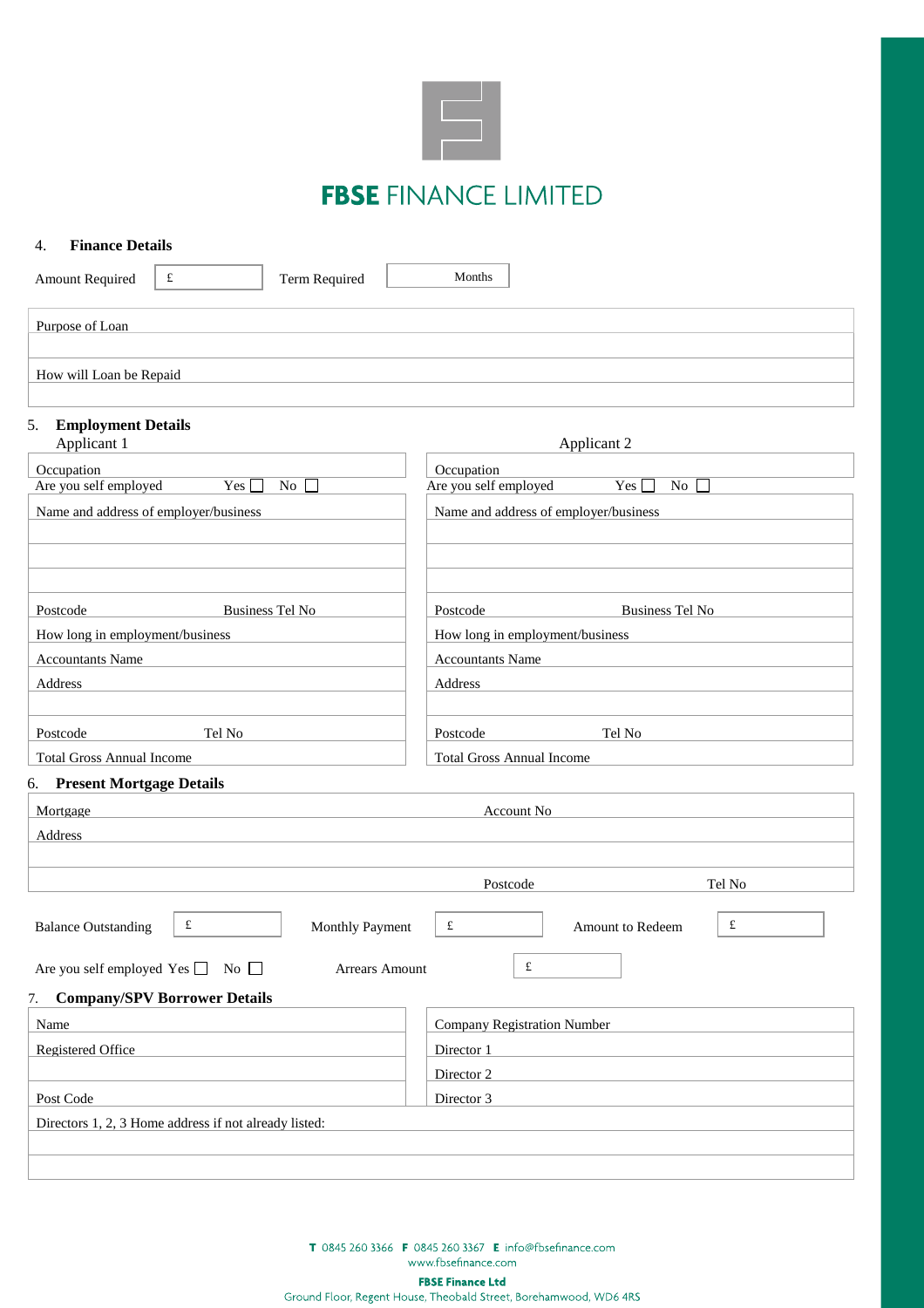

### 8. **Solicitors Details (Must be members of the Law Society and a minimum of 2 Partners)**

| Name of Firm |          |
|--------------|----------|
| Contact      |          |
| Address      |          |
|              |          |
|              |          |
| DX No.       | Postcode |
| Tel          | Fax      |

### 9. **Dependant/Tenants**

Please indicate all persons other than the applicant(s) aged 17 or over who will reside in the property

|                  | Relation to the Applicant |  |
|------------------|---------------------------|--|
| <b>Full Name</b> |                           |  |
| <b>Full Name</b> |                           |  |
| <b>Full Name</b> |                           |  |
|                  |                           |  |

| 10. Credit Information                                                 | Applicant 1                         | Applicant 2                           |
|------------------------------------------------------------------------|-------------------------------------|---------------------------------------|
| A. Have you ever had any County Court Judgements recorded against you? | $No \Box$<br>$Yes \Box$             | $Yes \Box$<br>$No \Box$               |
| B. Have you ever been made bankrupt?                                   | $No$ $\Box$<br>$Yes \Box$           | $Yes \Box$<br>$No$ $\Box$             |
| C. Have you ever been convicted or charged with a criminal offence?    | $\overline{N_0}$<br>$Yes \mid \mid$ | $Yes \mid \mid$<br>$\overline{N_{0}}$ |
|                                                                        |                                     |                                       |

**Note:** If you have answered YES to any of the above questions, please give details below:

#### 11. **High Net Worth Individuals**

What is the value of your Net Assets, excluding your primary residence and any loan secured on that residence?

T 0845 260 3366 F 0845 260 3367 E info@fbsefinance.com www.fbsefinance.com

**FBSE Finance Ltd**